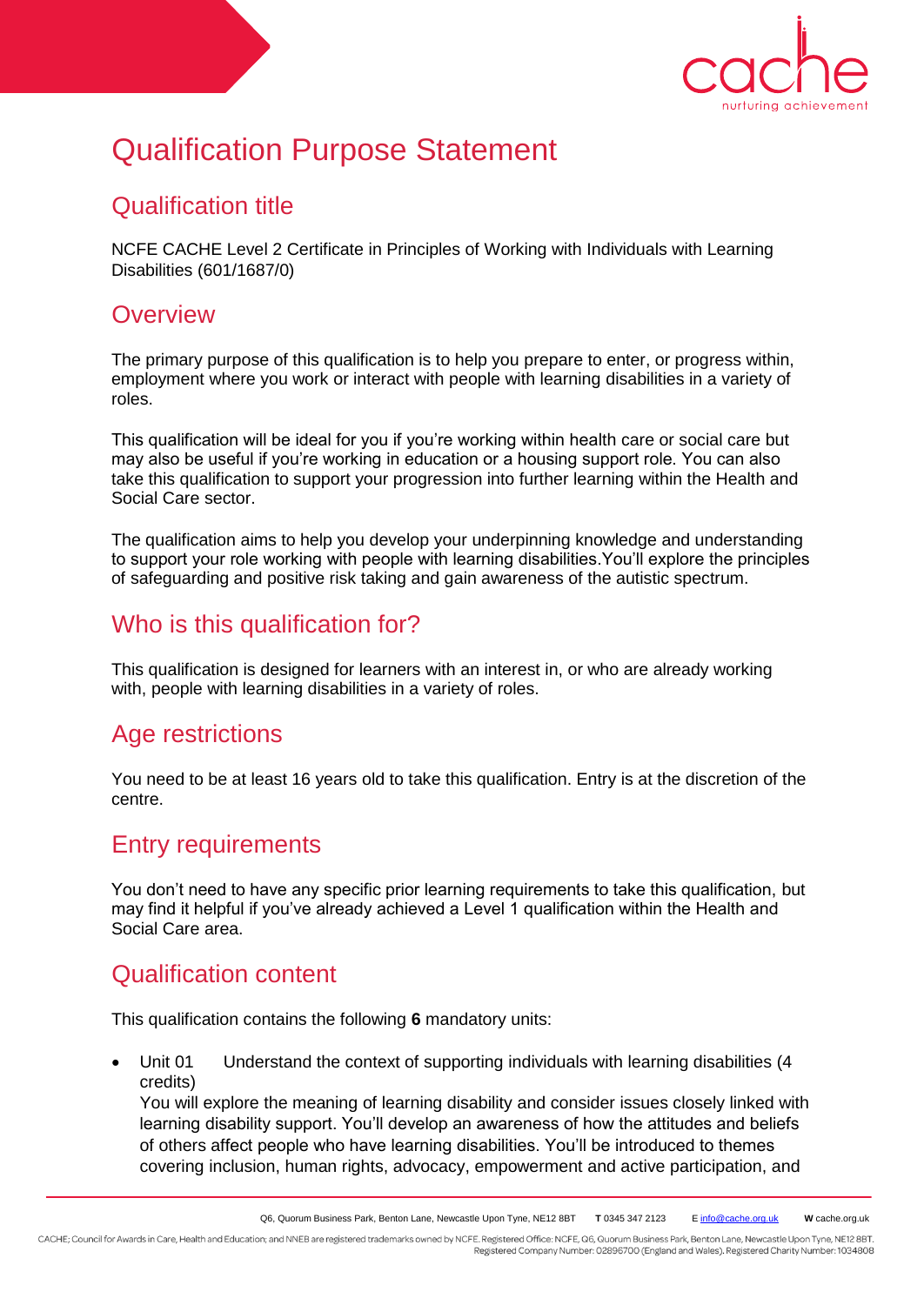

will consider the central place of communication in working with people who have learning disabilities.

- Unit 02 Principles of safeguarding and protection in health and social care (3 credits) You will be introduced to the important area of safeguarding people from abuse. You'll develop knowledge of different types of abuse, and the signs and symptoms that might indicate abuse is occurring. You'll consider when people might be particularly vulnerable to abuse, and what you must do if abuse is suspected or alleged.
- Unit 03 Introduction to personalisation in social care (3 credits) You will understand how personalisation affects provision of social care services, and you'll focus on the systems, skills and support needed to implement personalised provision.
- Unit 04 Principles of positive risk taking for individuals with disabilities (2 credits) You will develop your knowledge of positive risk taking and understand the importance of positive risk taking for people with learning disabilities. You'll explore how to take a person-centred approach to enabling individuals to take risks and how to balance risk taking with duty of care.
- Unit 05 Introductory awareness of autistic spectrum conditions (2 credits) You will gain an introductory awareness on autistic spectrum conditions. You'll develop knowledge and explore important themes such as individuality, communication, behaviour and person-centred support.
- Unit 06 Principles of supporting individuals with a learning disability to access health care (3 credits) You will develop the knowledge needed to enable you to contribute to supporting a person to access and use health care services.

#### What type of qualification is this?

This is a vocationally related qualification with 143 guided learning hours. Within this time you can expect to be involved in formal learning activities which could include classes, tutorials or seminars. You're also expected to work independently, researching the subject and preparing for class-based activities.

100 per cent of this qualification focuses on developing your knowledge and understanding of the principles of working with people with learning disabilities.

This is a standalone qualification and is not part of an Apprenticeship Framework.

## Progression opportunities

Developing knowledge of safeguarding and protection, personalisation in social care, positive risk taking and supporting people with learning disabilities will enable you to become more effective and confident in your role.

Knowing how to support people with learning disabilities to access health care ensures you can support them to remain healthy and obtain the health care they need.